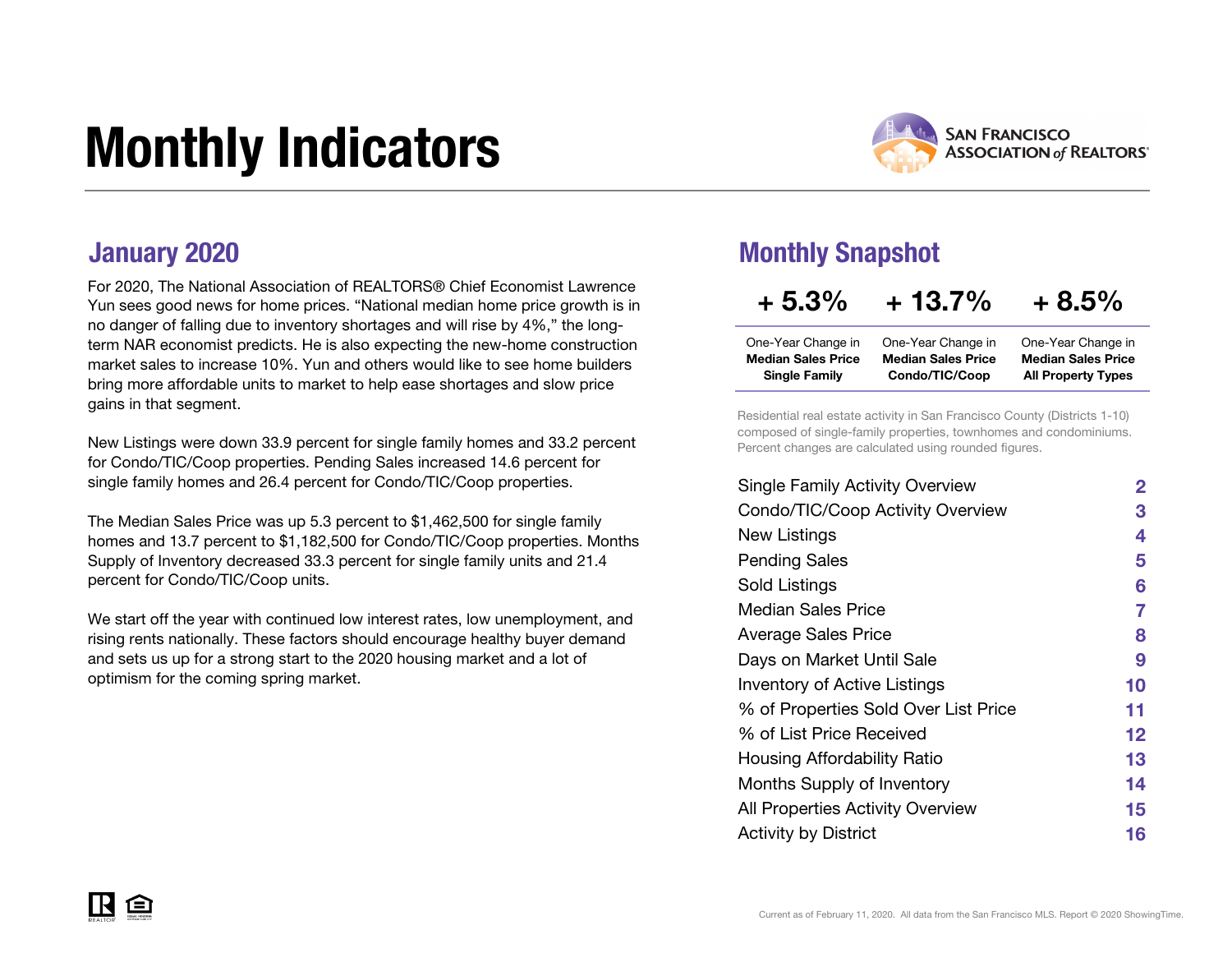# Single Family Activity Overview

Key metrics by report month and for year-to-date (YTD) starting from the first of the year.



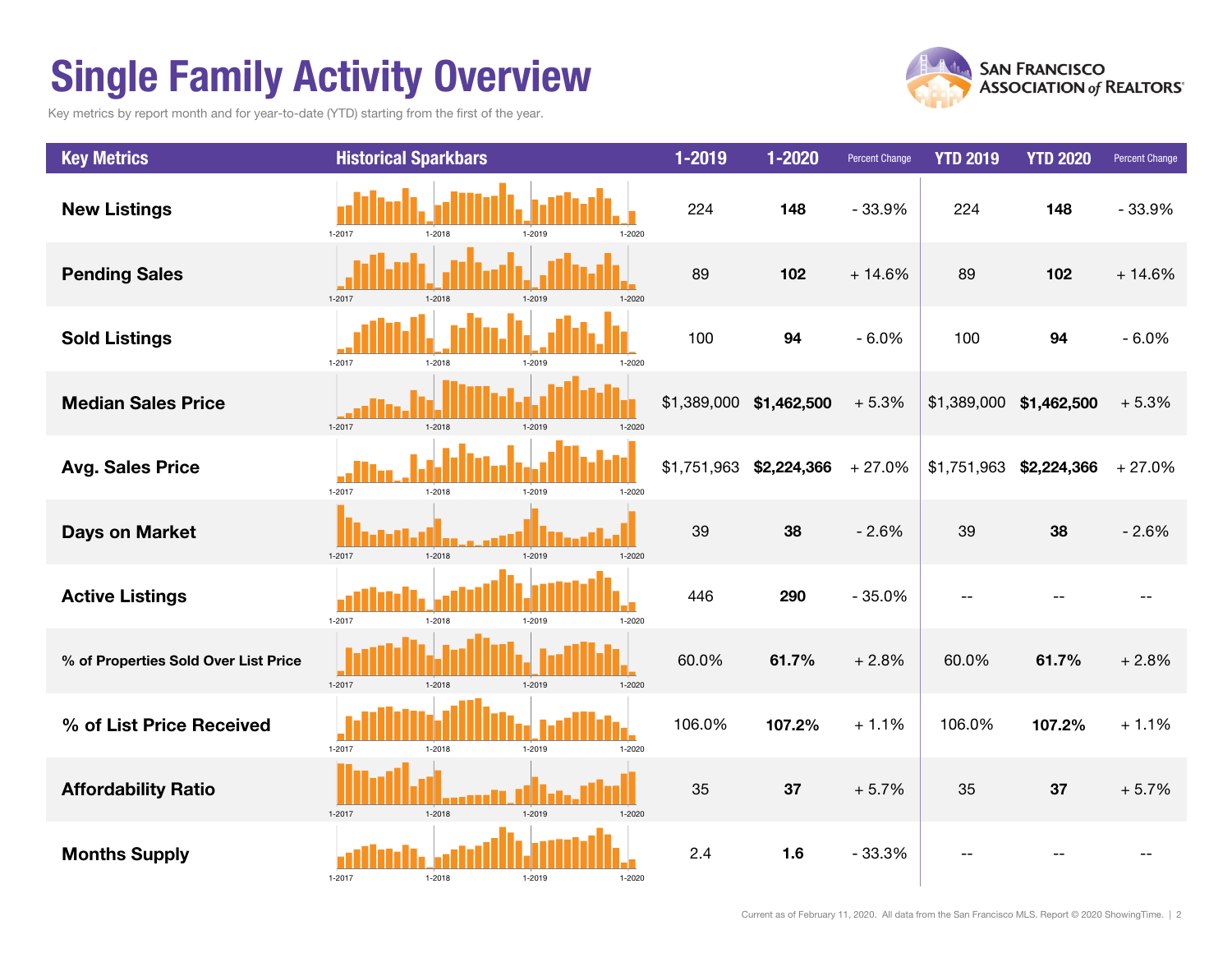# Condo/TIC/Coop Activity Overview

Key metrics by report month and for year-to-date (YTD) starting from the first of the year.



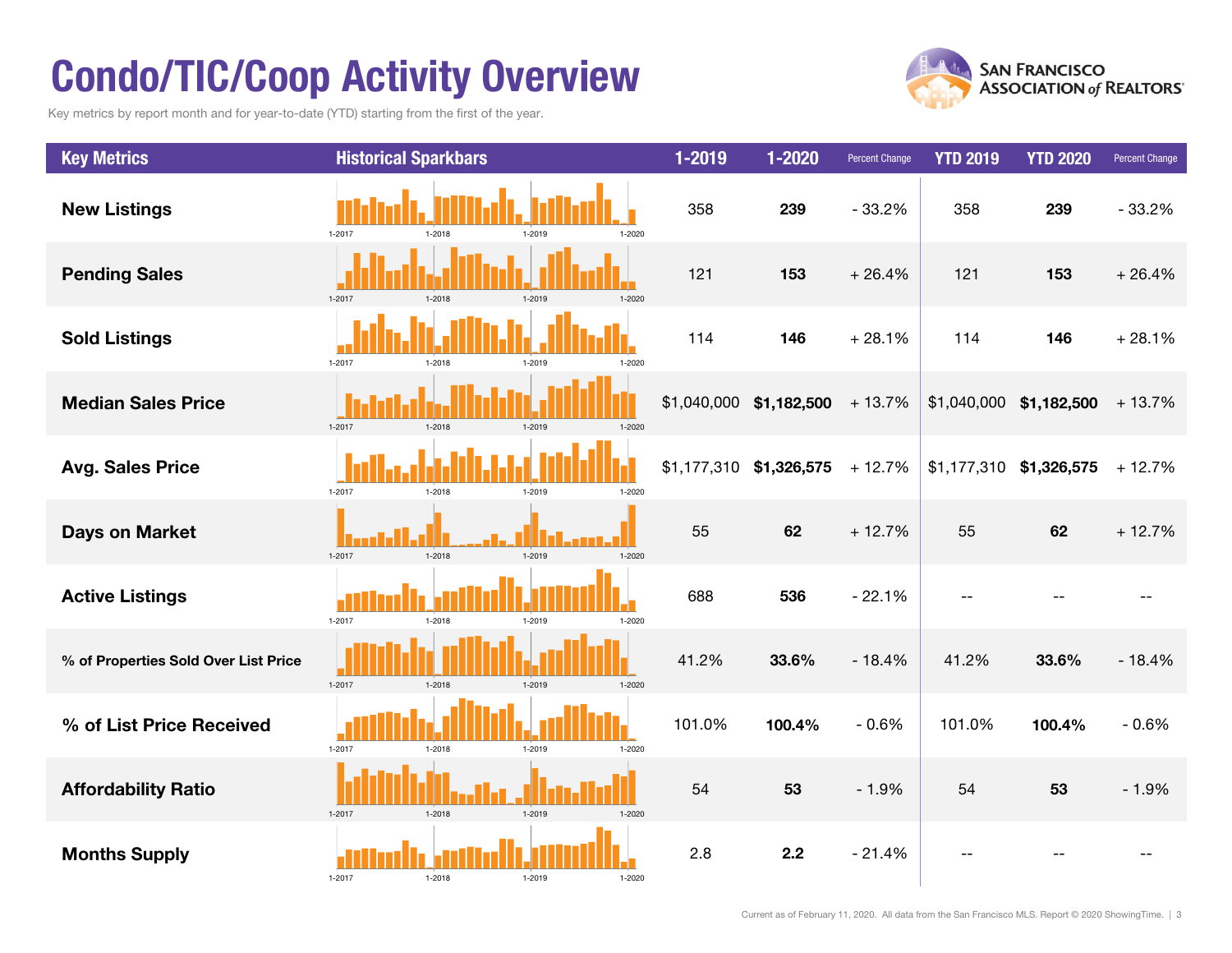## New Listings

A count of the properties that have been newly listed on the market in a given month.





| <b>New Listings</b> | Single<br>Family | Year-Over-Year<br>Change | Condo/TIC/<br>Coop | Year-Over-Year<br>Change |
|---------------------|------------------|--------------------------|--------------------|--------------------------|
| Feb-2019            | 189              | $-9.1\%$                 | 306                | $-14.3\%$                |
| Mar-2019            | 241              | $-13.3%$                 | 351                | $-7.4\%$                 |
| Apr-2019            | 252              | $-7.0\%$                 | 377                | $-0.3\%$                 |
| May-2019            | 275              | $+1.5%$                  | 366                | $-1.1%$                  |
| Jun-2019            | 233              | $-12.1%$                 | 283                | $-20.9%$                 |
| Jul-2019            | 195              | $-18.4%$                 | 319                | +22.2%                   |
| Aug-2019            | 241              | $-3.6%$                  | 325                | $+4.5%$                  |
| Sep-2019            | 301              | $-10.9%$                 | 505                | +11.2%                   |
| $Oct-2019$          | 233              | $-9.7%$                  | 340                | $-0.3\%$                 |
| Nov-2019            | 116              | $-27.0\%$                | 139                | $-29.1%$                 |
| Dec-2019            | 66               | $-19.5%$                 | 107                | $-12.3%$                 |
| <b>Jan-2020</b>     | 148              | $-33.9%$                 | 239                | $-33.2\%$                |
| 12-Month Avg        | 208              | $-12.4%$                 | 305                | $-5.9%$                  |

### Historical New Listings by Month

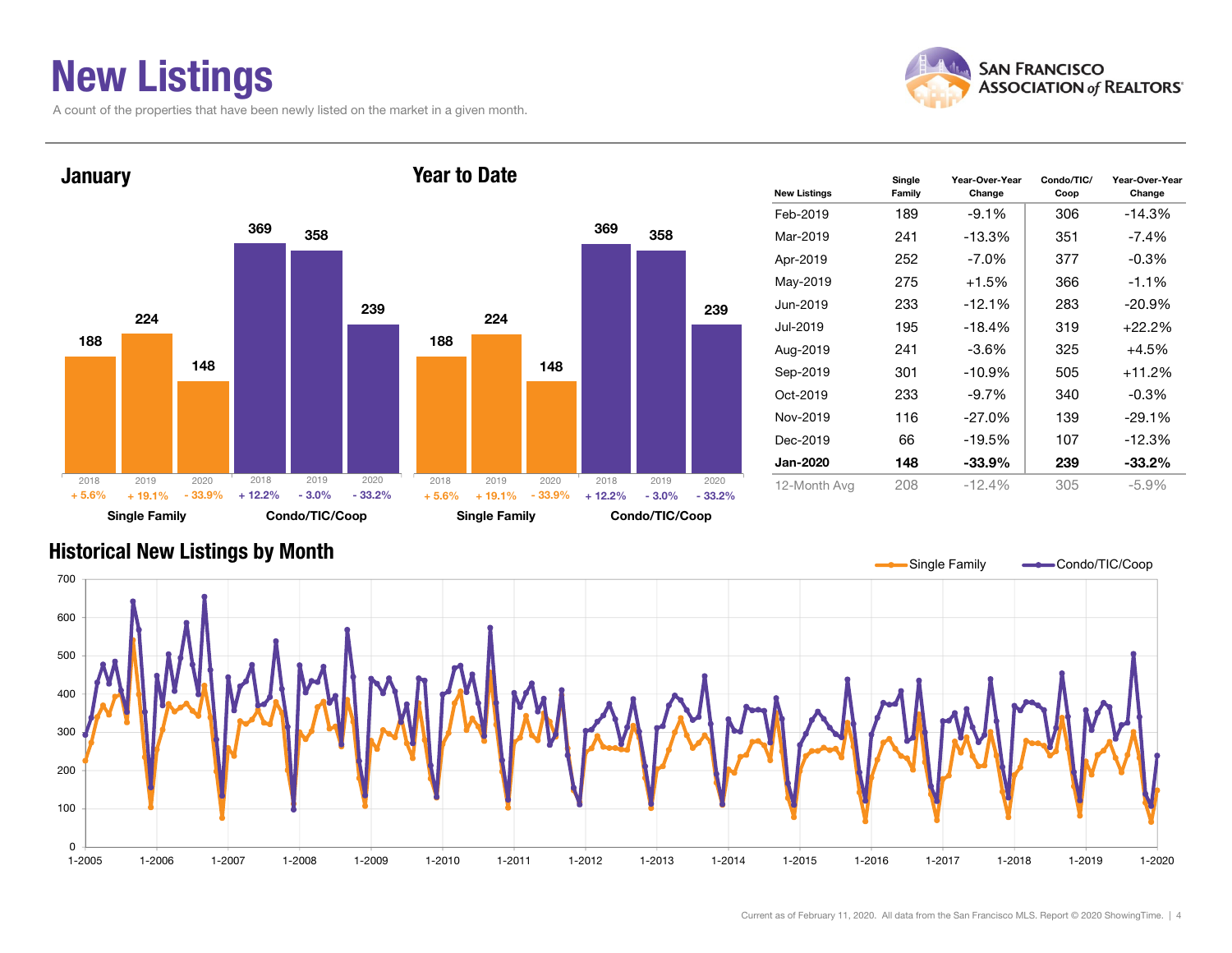### Pending Sales

A count of the properties on which offers have been accepted in a given month.





| <b>Pending Sales</b> | Single<br>Family | Year-Over-Year<br>Change | Condo/TIC/<br>Coop | Year-Over-Year<br>Change |
|----------------------|------------------|--------------------------|--------------------|--------------------------|
| Feb-2019             | 144              | $-8.9\%$                 | 228                | $+1.8%$                  |
| Mar-2019             | 210              | $-2.3\%$                 | 299                | $-11.0%$                 |
| Apr-2019             | 222              | $+7.2%$                  | 313                | $+9.1%$                  |
| May-2019             | 248              | $-9.8%$                  | 336                | $+13.1%$                 |
| Jun-2019             | 194              | $-4.9%$                  | 245                | $-18.9%$                 |
| Jul-2019             | 183              | $+10.9%$                 | 206                | $-16.6%$                 |
| Aug-2019             | 151              | $-11.2%$                 | 211                | $-9.1%$                  |
| Sep-2019             | 195              | $+1.0%$                  | 229                | $+4.6%$                  |
| Oct-2019             | 247              | $-1.6%$                  | 303                | $+4.1%$                  |
| Nov-2019             | 191              | $+2.1%$                  | 234                | $+5.4%$                  |
| Dec-2019             | 117              | $-3.3\%$                 | 154                | $+4.8%$                  |
| <b>Jan-2020</b>      | 102              | $+14.6%$                 | 153                | $+26.4%$                 |
| 12-Month Avg         | 184              | $-1.4\%$                 | 243                | $-0.5\%$                 |

#### Historical Pending Sales by Month

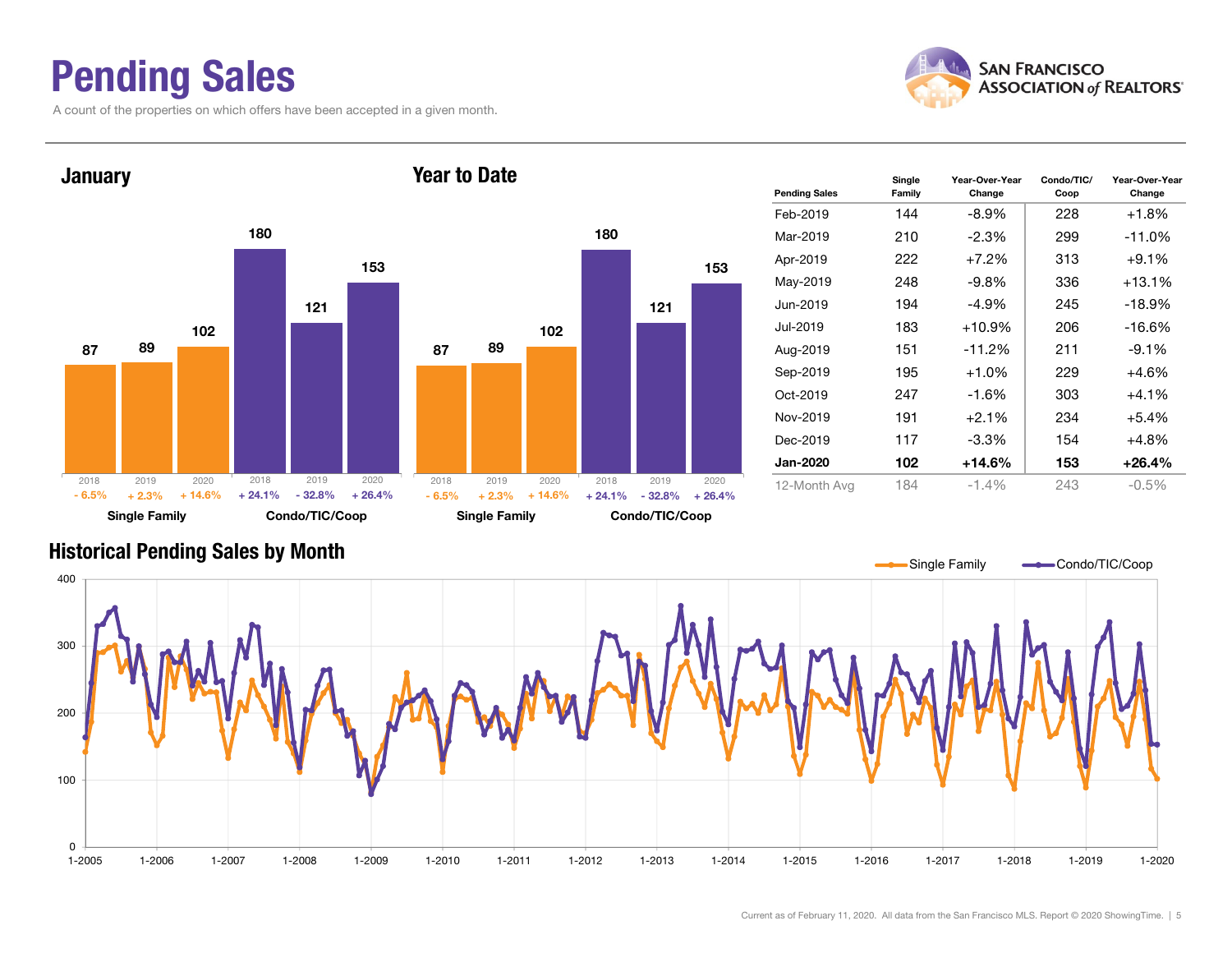# Sold Listings

A count of the actual sales that closed in a given month.





| <b>Sold Listings</b> | Single<br>Family | Year-Over-Year<br>Change | Condo/TIC/<br>Coop | Year-Over-Year<br>Change |
|----------------------|------------------|--------------------------|--------------------|--------------------------|
| Feb-2019             | 113              | $+5.6%$                  | 164                | $-18.8%$                 |
| Mar-2019             | 172              | $-14.0%$                 | 265                | $-8.3\%$                 |
| Apr-2019             | 226              | $+18.9%$                 | 319                | $+7.8%$                  |
| May-2019             | 239              | $-4.0\%$                 | 337                | $+8.0%$                  |
| Jun-2019             | 190              | $-17.7%$                 | 265                | $-12.5%$                 |
| Jul-2019             | 213              | $+10.9\%$                | 243                | $-11.3%$                 |
| Aug-2019             | 168              | $-12.0%$                 | 207                | $-20.4%$                 |
| Sep-2019             | 126              | $-14.3%$                 | 192                | $+4.9%$                  |
| Oct-2019             | 255              | $+2.8%$                  | 259                | $-11.6%$                 |
| Nov-2019             | 199              | $-9.5%$                  | 272                | $+3.0%$                  |
| Dec-2019             | 175              | $+9.4%$                  | 211                | $+8.8%$                  |
| <b>Jan-2020</b>      | 94               | $-6.0\%$                 | 146                | +28.1%                   |
| 12-Month Avg         | 181              | $-2.9%$                  | 240                | $-3.5%$                  |

#### Historical Sold Listings by Month

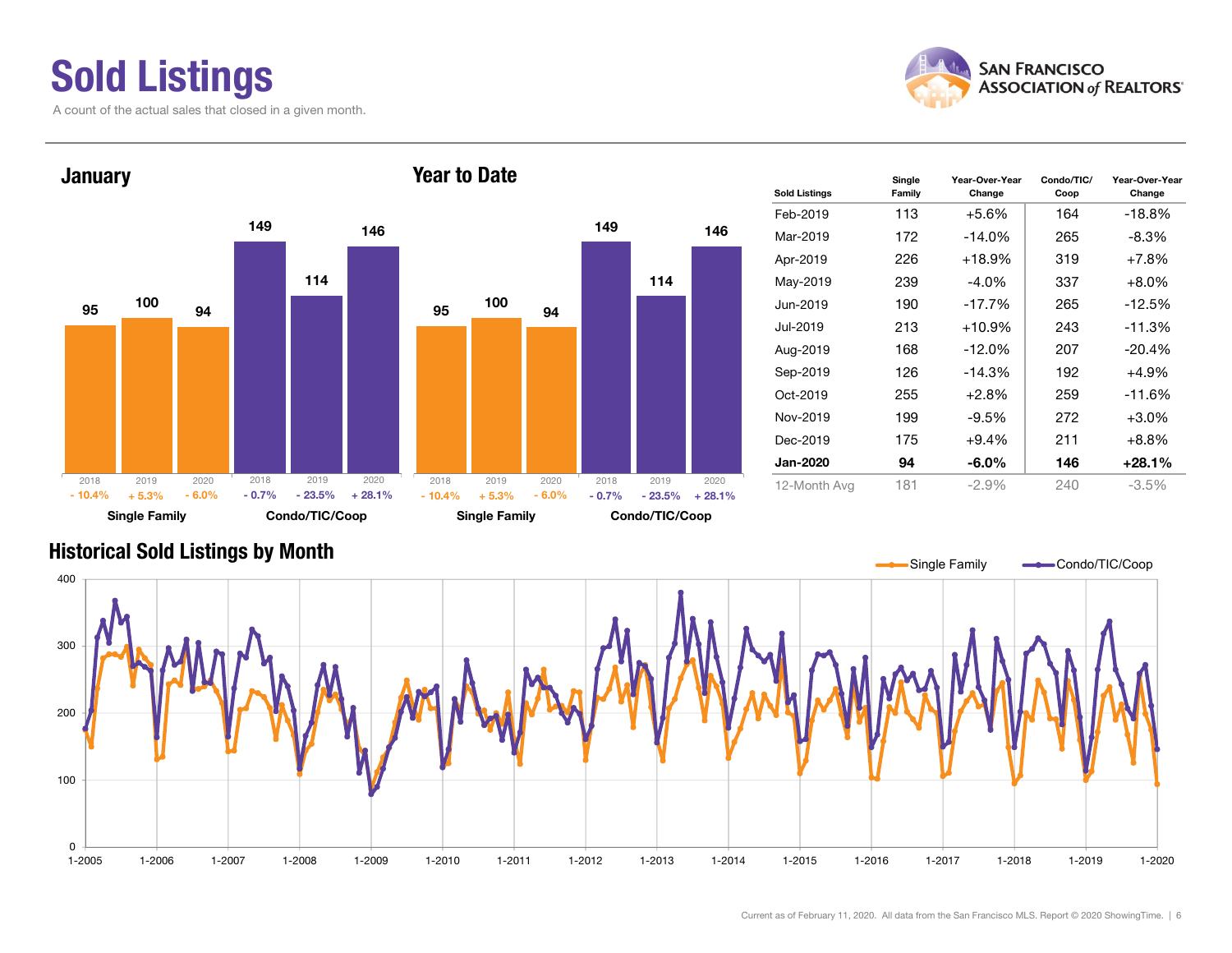### Median Sales Price

Point at which half of the sales sold for more and half sold for less, not accounting for seller concessions, in a given month.



#### **January**





| <b>Median Sales Price</b> | Single<br>Family | Year-Over-Year<br>Change | Condo/TIC/<br>Coop | Year-Over-Year<br>Change |
|---------------------------|------------------|--------------------------|--------------------|--------------------------|
| Feb-2019                  | \$1,500,000      | -11.8%                   | \$1,130,000        | $+4.1%$                  |
| Mar-2019                  | \$1,650,000      | $-2.2\%$                 | \$1,245,000        | $-0.4%$                  |
| Apr-2019                  | \$1,612,500      | -2.2%                    | \$1,225,000        | $-2.0\%$                 |
| May-2019                  | \$1,685,000      | $+4.1%$                  | \$1,245,000        | $-1.0%$                  |
| Jun-2019                  | \$1,750,000      | $+7.7%$                  | \$1,299,000        | +11.0%                   |
| Jul-2019                  | \$1,576,000      | -3.1%                    | \$1,220,000        | $+6.1\%$                 |
| Aug-2019                  | \$1,602,500      | $+4.2%$                  | \$1,281,250        | $+3.8\%$                 |
| Sep-2019                  | \$1,540,000      | $+2.7%$                  | \$1,325,000        | +15.2%                   |
| Oct-2019                  | \$1,650,000      | $+3.1%$                  | \$1,325,000        | $+9.1%$                  |
| Nov-2019                  | \$1,608,000      | $+12.6%$                 | \$1,180,000        | $-1.1%$                  |
| Dec-2019                  | \$1,450,000      | $-2.8\%$                 | \$1,200,000        | $+2.6%$                  |
| <b>Jan-2020</b>           | \$1,462,500      | $+5.3\%$                 | \$1,182,500        | +13.7%                   |
| 12-Month Avg*             | \$1,600,000      | +1.6%                    | \$1,246,750        | $+3.9%$                  |

\* Median Sales Price for all properties from February 2019 through January 2020. This is not the average of the individual figures above.



#### Historical Median Sales Price by Month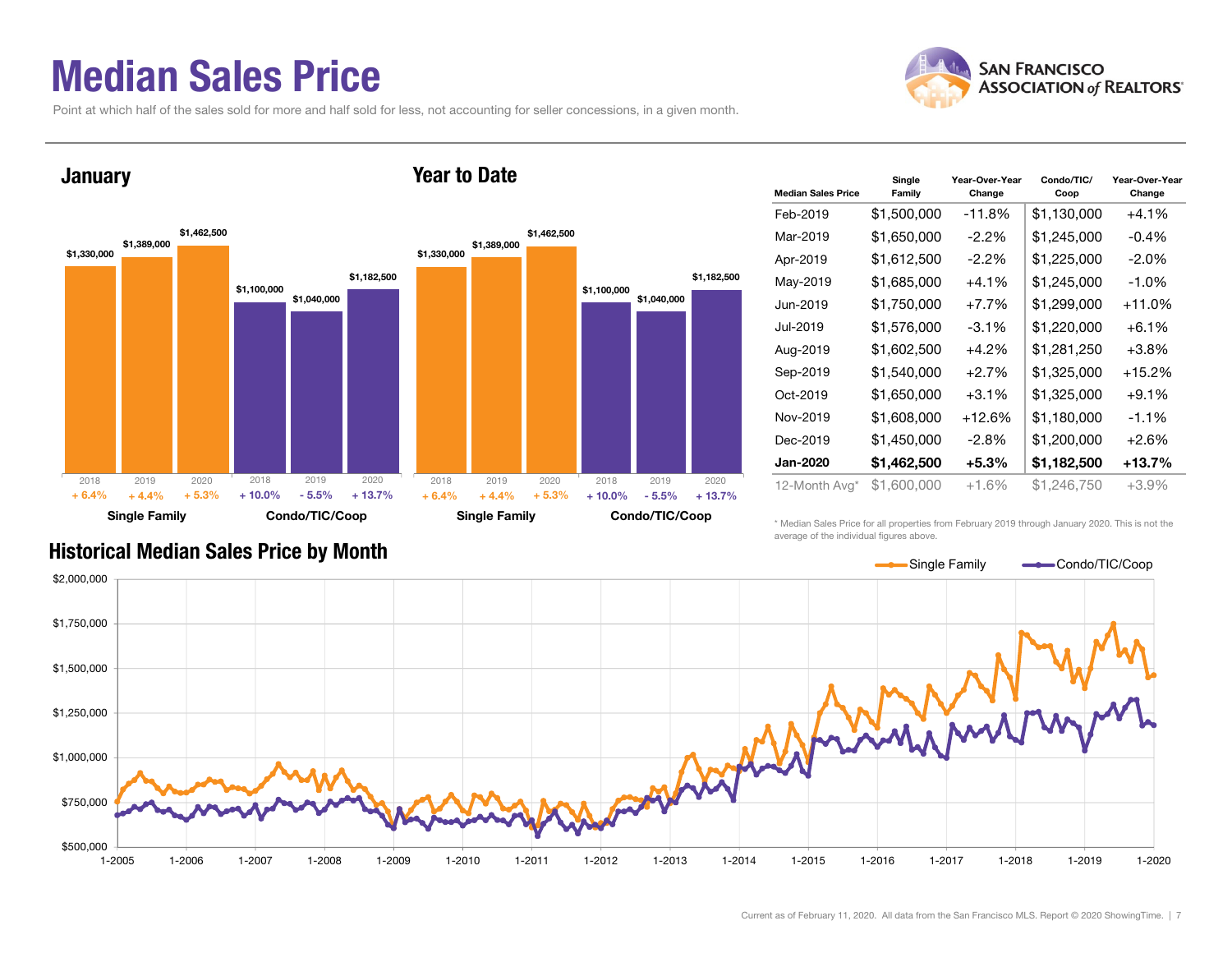### Average Sales Price

Average sales price for all closed sales, not accounting for seller concessions, in a given month.





| Avg. Sales Price | Single<br>Family | Year-Over-Year<br>Change | Condo/TIC/<br>Coop | Year-Over-Year<br>Change |
|------------------|------------------|--------------------------|--------------------|--------------------------|
| Feb-2019         | \$1,871,058      | $-11.2%$                 | \$1,363,140        | $+7.8%$                  |
| Mar-2019         | \$2,046,399      | $+5.0%$                  | \$1,335,673        | $-2.6%$                  |
| Apr-2019         | \$2,235,456      | $+2.3%$                  | \$1,363,254        | $+2.1%$                  |
| May-2019         | \$2,141,318      | $+6.0\%$                 | \$1,335,560        | $-4.5%$                  |
| Jun-2019         | \$2,148,466      | $+10.6%$                 | \$1,431,991        | $+7.1%$                  |
| Jul-2019         | \$1,959,574      | $-0.5%$                  | \$1,309,126        | $+5.7%$                  |
| Aug-2019         | \$1,872,478      | $+3.3%$                  | \$1,386,808        | $+2.9%$                  |
| Sep-2019         | \$2,075,848      | $+14.1%$                 | \$1,449,604        | $+15.4%$                 |
| Oct-2019         | \$1,912,555      | $-11.1%$                 | \$1,447,421        | $+7.8\%$                 |
| Nov-2019         | \$1,989,805      | $+6.7\%$                 | \$1,322,998        | $+4.7%$                  |
| Dec-2019         | \$1,948,749      | $+9.1%$                  | \$1,270,957        | $-4.4\%$                 |
| <b>Jan-2020</b>  | \$2,224,366      | $+27.0%$                 | \$1,326,575        | +12.7%                   |
| 12-Month Avg*    | \$2,034,988      | +3.9%                    | \$1,361,822        | $+3.5%$                  |

#### Historical Average Sales Price by Month

\* Avg. Sales Price for all properties from February 2019 through January 2020. This is not the average of the individual figures above.

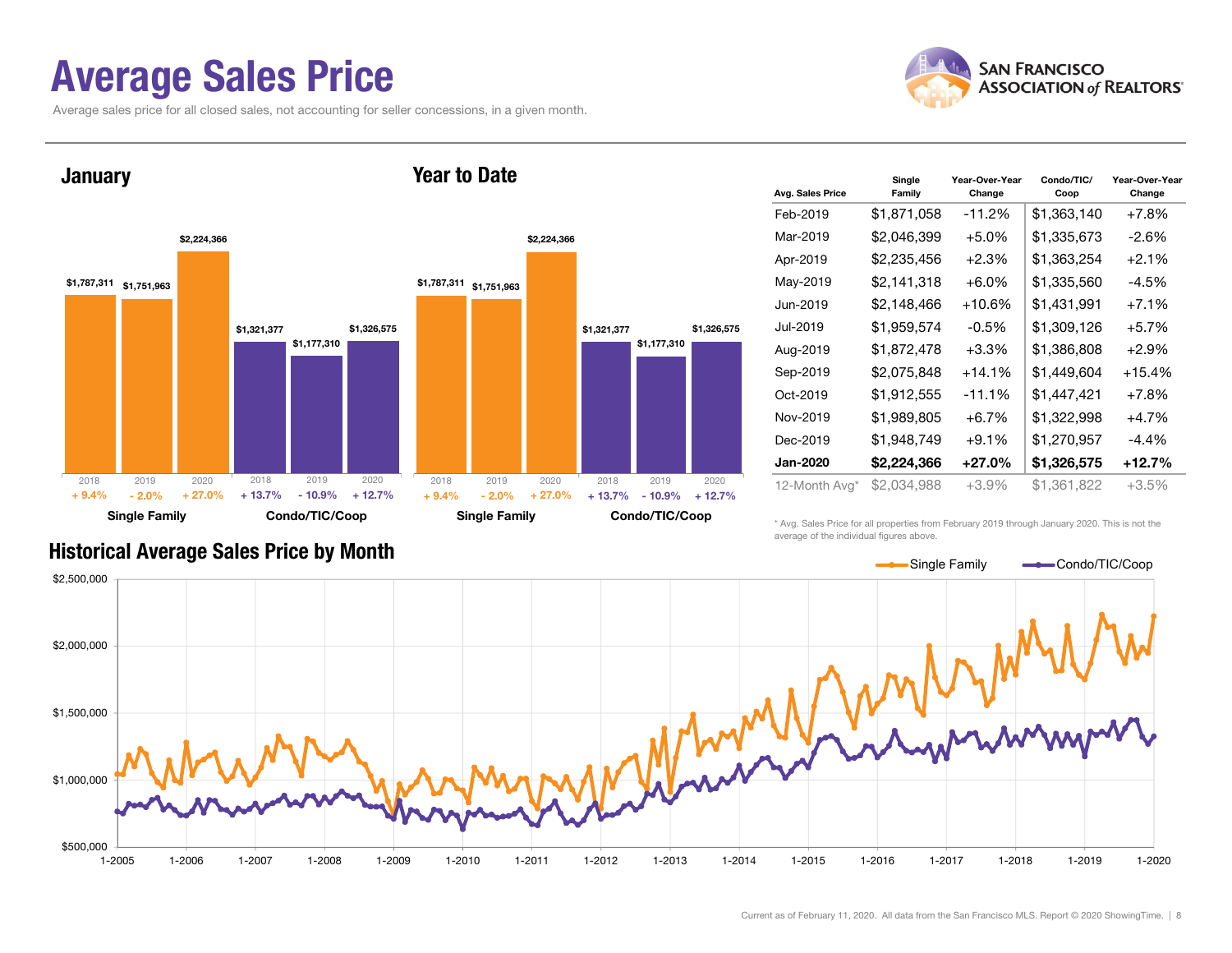### Days on Market Until Sale

Average number of days between when a property is listed and when an offer is accepted in a given month.





| Days on Market  | Single<br>Family | Year-Over-Year<br>Change | Condo/TIC/<br>Coop | Year-Over-Year<br>Change |
|-----------------|------------------|--------------------------|--------------------|--------------------------|
| Feb-2019        | 29               | $+31.8%$                 | 40                 | $+8.1%$                  |
| Mar-2019        | 26               | $+18.2%$                 | 35                 | +34.6%                   |
| Apr-2019        | 26               | $+44.4%$                 | 38                 | +46.2%                   |
| May-2019        | 22               | $+10.0\%$                | 29                 | $+7.4%$                  |
| Jun-2019        | 22               | $+22.2%$                 | 31                 | +14.8%                   |
| Jul-2019        | 23               | $+9.5%$                  | 33                 | $+6.5%$                  |
| Aug-2019        | 25               | $+13.6%$                 | 33                 | -8.3%                    |
| Sep-2019        | 28               | $+16.7%$                 | 34                 | $+13.3%$                 |
| Oct-2019        | 22               | -8.3%                    | 28                 | $+3.7\%$                 |
| Nov-2019        | 24               | -7.7%                    | 34                 | $-10.5%$                 |
| Dec-2019        | 31               | $-6.1\%$                 | 47                 | $+6.8\%$                 |
| <b>Jan-2020</b> | 38               | -2.6%                    | 62                 | +12.7%                   |
| 12-Month Avg*   | 25               | $+8.7%$                  | 36                 | $+11.6%$                 |

\* Days on Market for all properties from February 2019 through January 2020. This is not the average of the individual figures above.



#### Historical Days on Market Until Sale by Month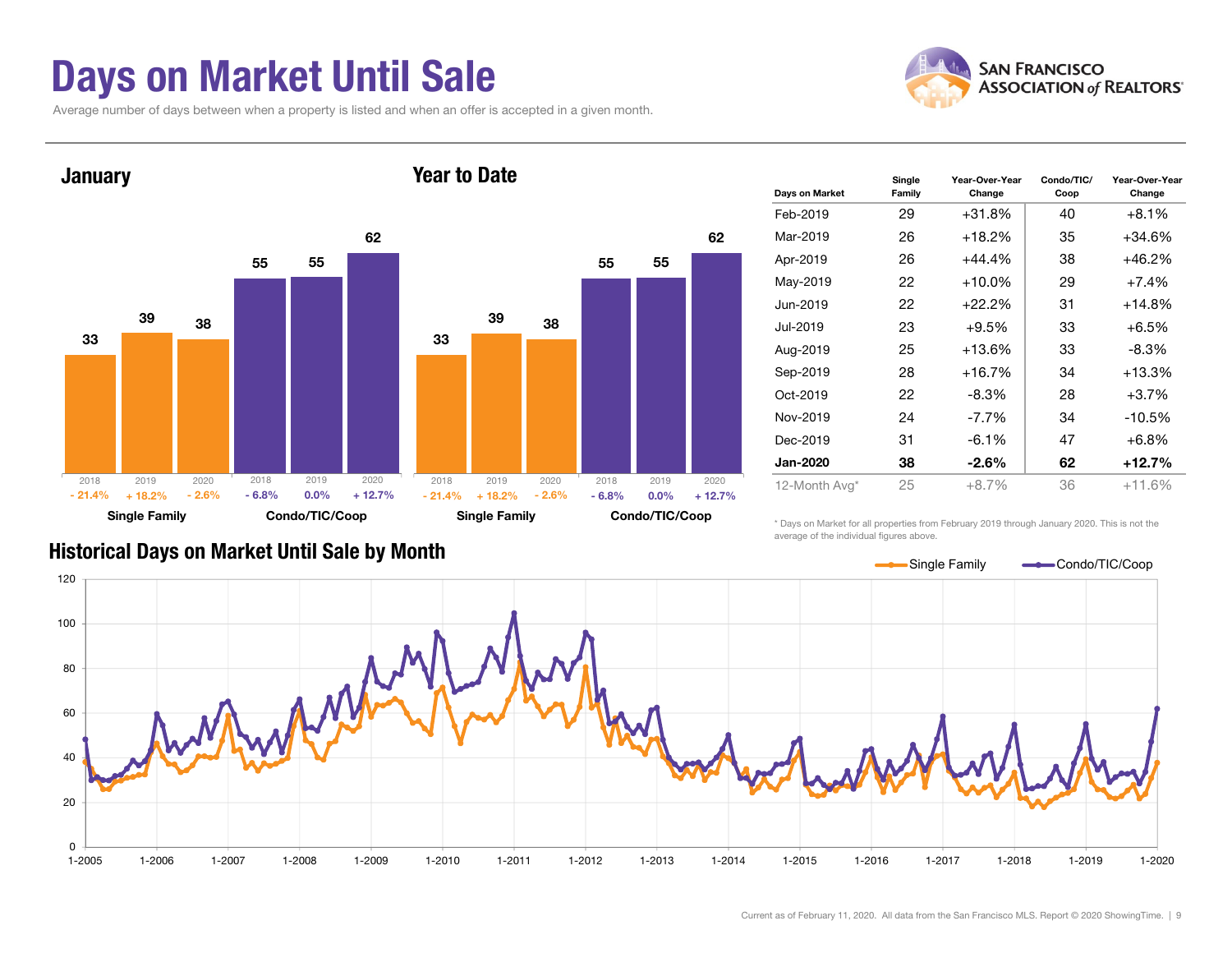### Inventory of Active Listings

The number of properties available for sale in active status at the end of a given month.





|  |  |  |  | <b>Historical Inventory of Active Listings by Month</b> |
|--|--|--|--|---------------------------------------------------------|
|--|--|--|--|---------------------------------------------------------|

| <b>Active Listings</b> | Single<br>Family | Year-Over-Year<br>Change | Condo/TIC/<br>Coop | Year-Over-Year<br>Change |
|------------------------|------------------|--------------------------|--------------------|--------------------------|
| Feb-2019               | 459              | $+30.8%$                 | 718                | $+9.3%$                  |
| Mar-2019               | 467              | $+18.2%$                 | 714                | $+9.0\%$                 |
| Apr-2019               | 480              | $+11.1%$                 | 732                | $+4.0%$                  |
| May-2019               | 471              | $+16.3%$                 | 724                | $0.0\%$                  |
| Jun-2019               | 489              | $+14.0%$                 | 704                | $-1.7%$                  |
| Jul-2019               | 459              | $-0.4%$                  | 721                | $+9.7%$                  |
| Aug-2019               | 506              | $+3.1%$                  | 742                | $+10.7%$                 |
| Sep-2019               | 574              | $-3.0\%$                 | 943                | $+10.9%$                 |
| Oct-2019               | 515              | $-4.8%$                  | 895                | $+7.2%$                  |
| Nov-2019               | 394              | $-14.9%$                 | 711                | $-0.4%$                  |
| Dec-2019               | 261              | -20.4%                   | 485                | $-4.3%$                  |
| <b>Jan-2020</b>        | 290              | -35.0%                   | 536                | $-22.1%$                 |
| 12-Month Avg*          | 447              | $+0.6%$                  | 719                | $+3.0%$                  |

\* Active Listings for all properties from February 2019 through January 2020. This is not the average of the individual figures above.

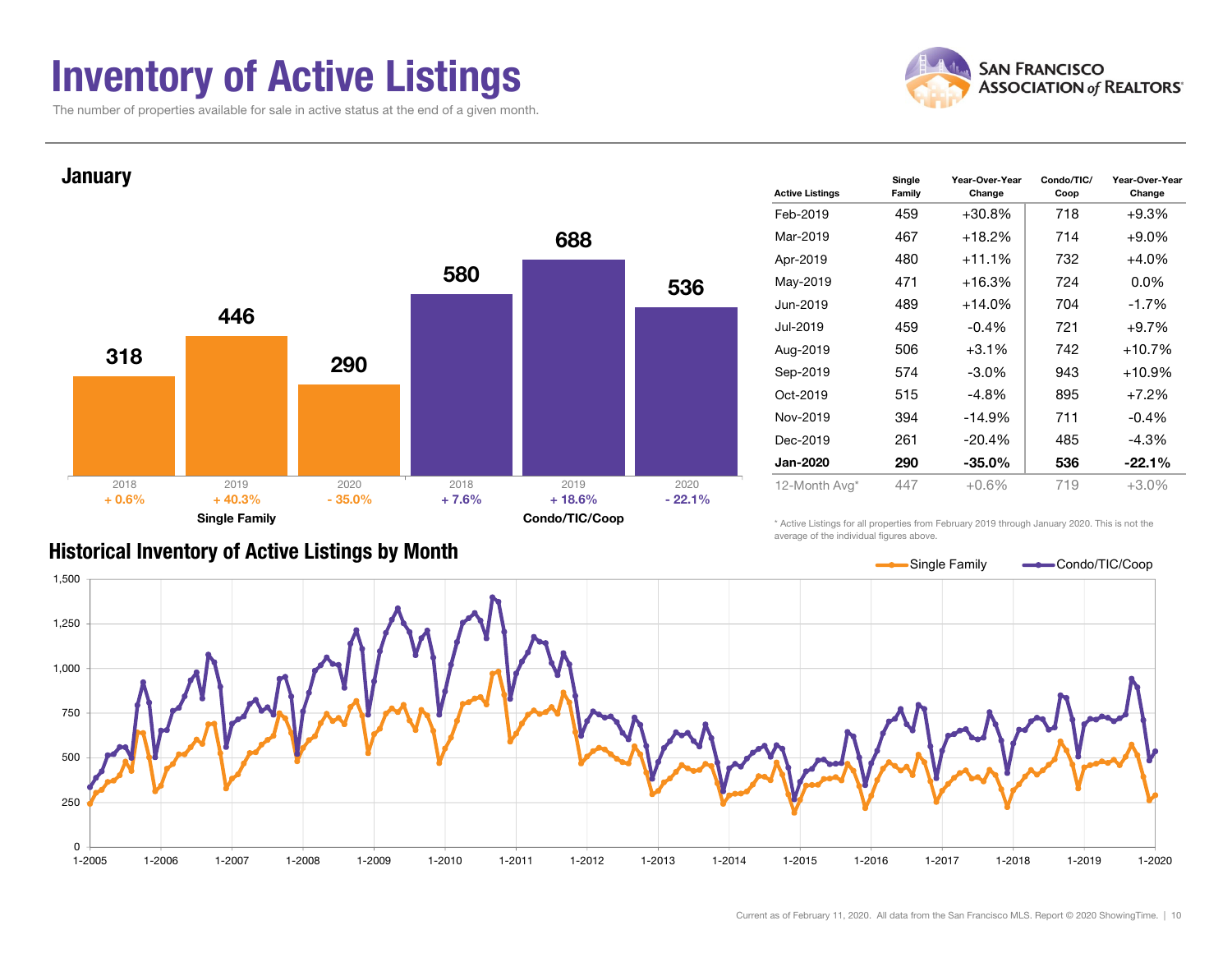## % of Properties Sold Over List Price



Percentage found when dividing the number of properties sold by properties sold over its original list price, not accounting for seller concessions.



| % of Properties<br>Sold Over List Price | Single<br>Family | Year-Over-Year<br>Change | Condo/TIC/<br>Coop | Year-Over-Year<br>Change |
|-----------------------------------------|------------------|--------------------------|--------------------|--------------------------|
| Feb-2019                                | 77.9%            | $-3.1\%$                 | 53.0%              | $-10.0\%$                |
| Mar-2019                                | 73.3%            | -4.8%                    | 55.8%              | $-5.7\%$                 |
| Apr-2019                                | 73.9%            | $-5.1%$                  | 55.2%              | $-17.1%$                 |
| May-2019                                | 79.9%            | $-5.7%$                  | 65.0%              | -3.8%                    |
| Jun-2019                                | 81.1%            | -8.2%                    | 64.5%              | -5.6%                    |
| Jul-2019                                | 82.6%            | $-3.3\%$                 | 70.4%              | +11.6%                   |
| Aug-2019                                | 82.1%            | $+1.9%$                  | 58.9%              | $+2.1\%$                 |
| Sep-2019                                | 74.6%            | -7.9%                    | 59.4%              | -6.3%                    |
| Oct-2019                                | 80.8%            | $-2.3\%$                 | 65.3%              | $-4.4%$                  |
| Nov-2019                                | 77.4%            | $+5.2\%$                 | 64.3%              | +18.0%                   |
| Dec-2019                                | 66.3%            | -2.6%                    | 48.3%              | $+5.2\%$                 |
| <b>Jan-2020</b>                         | 61.7%            | $+2.8\%$                 | 33.6%              | $-18.4%$                 |
| 12-Month Avg                            | 76.9%            | -3.3%                    | 59.1%              | -3.3%                    |

#### Historical % of Properties Sold Over List Price by Month

\* % of Properties Sold Over List Price for all properties from February 2019 through January 2020. This is not the average of the individual figures above.

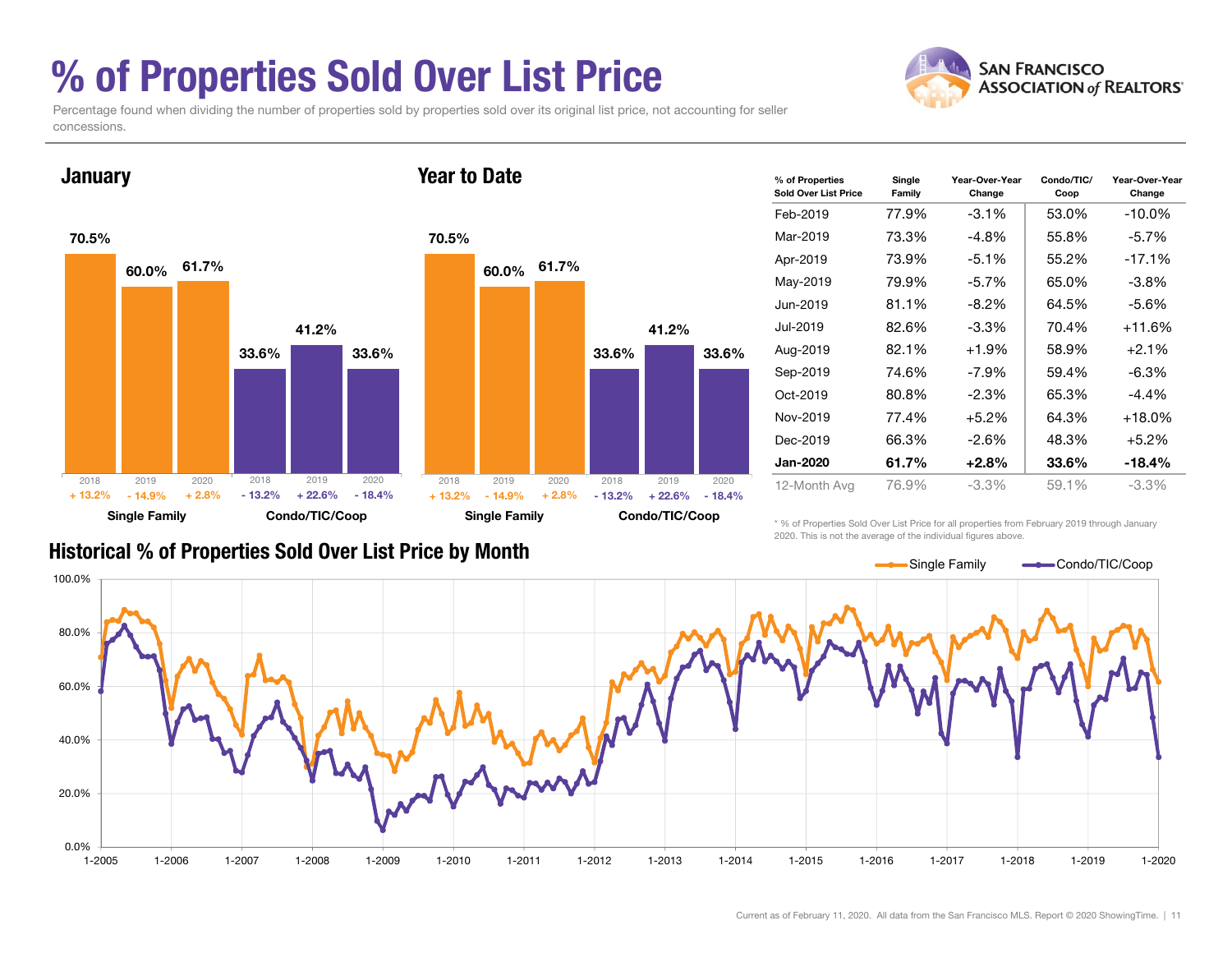# % of List Price Received



Percentage found when dividing a property's sales price by its most recent list price, then taking the average for all properties sold in a given month, not accounting for seller concessions.



| % of List Price<br>Received | Single<br>Family | Year-Over-Year<br>Change | Condo/TIC/<br>Coop | Year-Over-Year<br>Change |
|-----------------------------|------------------|--------------------------|--------------------|--------------------------|
| Feb-2019                    | 112.6%           | -2.8%                    | 104.2%             | $-0.9\%$                 |
| Mar-2019                    | 110.5%           | $-6.0\%$                 | 104.7%             | $-2.2%$                  |
| Apr-2019                    | 112.4%           | $-5.8\%$                 | 104.9%             | $-3.7\%$                 |
| May-2019                    | 113.2%           | $-5.3%$                  | 107.4%             | $-0.9\%$                 |
| Jun-2019                    | 115.3%           | $-4.0\%$                 | 107.2%             | $-0.1%$                  |
| Jul-2019                    | 115.4%           | $-1.5%$                  | 107.6%             | $+0.5%$                  |
| Aug-2019                    | 115.3%           | $+0.4\%$                 | 105.8%             | $+0.2\%$                 |
| Sep-2019                    | 112.7%           | $-2.3%$                  | 105.2%             | $-1.2\%$                 |
| Oct-2019                    | 114.0%           | $0.0\%$                  | 105.9%             | $-1.7%$                  |
| Nov-2019                    | 111.8%           | $+0.5%$                  | 105.1%             | $+1.0%$                  |
| Dec-2019                    | 109.7%           | $-0.7%$                  | 103.2%             | $+1.1%$                  |
| Jan-2020                    | 107.2%           | $+1.1%$                  | 100.4%             | $-0.6\%$                 |
| 12-Month Avg*               | 112.8%           | $-2.4%$                  | 105.4%             | $-0.9%$                  |

\* % of List Price Received for all properties from February 2019 through January 2020. This is not the average of the individual figures above.



#### Historical % of List Price Received by Month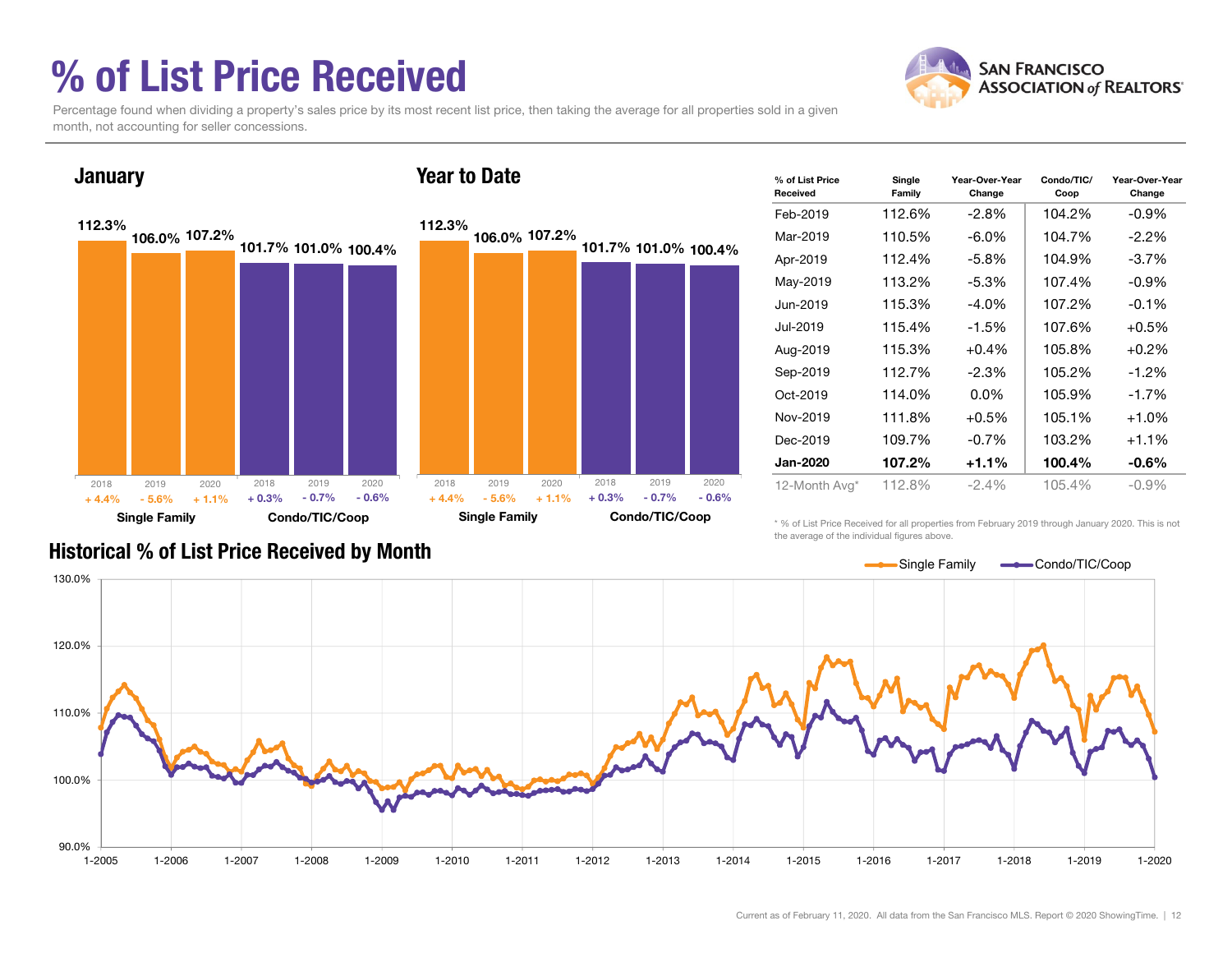# Housing Affordability Ratio

This index measures housing affordability for the region. For example, an index of 120 means the median household income is 120% of what is necessary to qualify for the median-priced home under prevailing interest rates. A higher number means greater affordability.

Year to Date



**January** 



| <b>Affordability Ratio</b> | Single<br>Family | Year-Over-Year<br>Change | Condo/TIC/<br>Coop | Year-Over-Year<br>Change |  |  |
|----------------------------|------------------|--------------------------|--------------------|--------------------------|--|--|
| Feb-2019                   | 33               | $+13.8\%$                | 51                 | $-3.8\%$                 |  |  |
| Mar-2019                   | 30               | +3.4%                    | 47                 | $+2.2%$                  |  |  |
| Apr-2019                   | 31               | $+6.9\%$                 | 48                 | $+6.7%$                  |  |  |
| May-2019                   | 30               | $0.0\%$                  | 47                 | $+6.8%$                  |  |  |
| Jun-2019                   | 29               | $-3.3\%$                 | 45                 | $-6.3\%$                 |  |  |
| Jul-2019                   | 33               | $+10.0\%$                | 49                 | $0.0\%$                  |  |  |
| Aug-2019                   | 34               | +9.7%                    | 49                 | $+8.9%$                  |  |  |
| Sep-2019                   | 34               | $+9.7%$                  | 47                 | $0.0\%$                  |  |  |
| Oct-2019                   | 33               | $+17.9%$                 | 48                 | +17.1%                   |  |  |
| Nov-2019                   | 33               | $+3.1\%$                 | 52                 | $+20.9\%$                |  |  |
| Dec-2019                   | 36               | $+9.1%$                  | 51                 | $+6.3%$                  |  |  |
| <b>Jan-2020</b>            | 37               | +5.7%                    | 53                 | $-1.9\%$                 |  |  |
| 12-Month Avg*              | 33               | $+20.9%$                 | 31                 | $+12.9%$                 |  |  |

Historical Housing Affordability Ratio by Month

\* Affordability Ratio for all properties from February 2019 through January 2020. This is not the average of the individual figures above.



**SAN FRANCISCO ASSOCIATION of REALTORS'**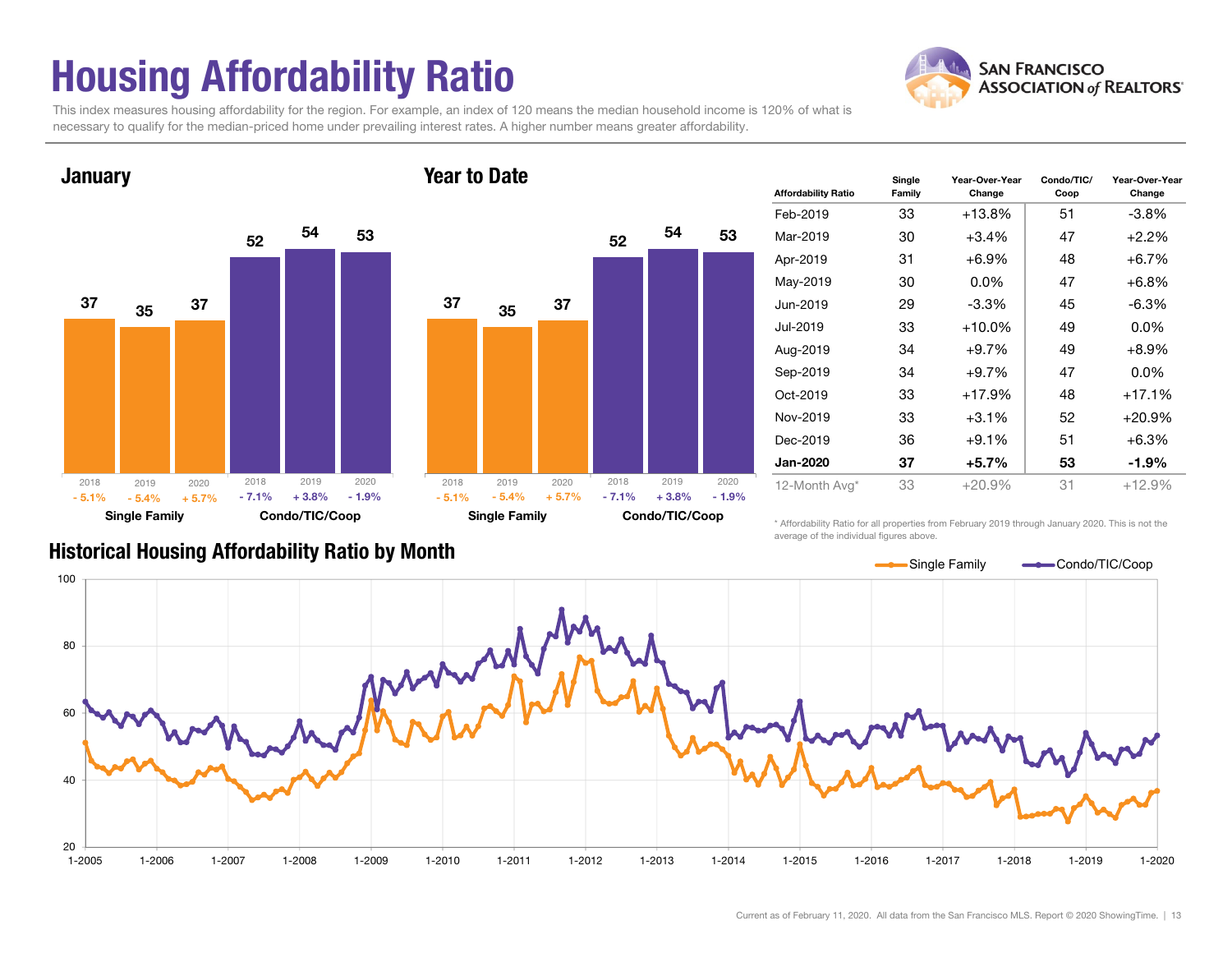### Months Supply of Inventory



The inventory of homes for sale at the end of a given month, divided by the average monthly pending sales from the last 12 months.



| <b>Months Supply</b> | Single<br>Family | Year-Over-Year<br>Change | Condo/TIC/<br>Coop | Year-Over-Year<br>Change |  |  |
|----------------------|------------------|--------------------------|--------------------|--------------------------|--|--|
| Feb-2019             | 2.5              | $+38.9%$                 | 2.9                | $+7.4%$                  |  |  |
| Mar-2019             | 2.5              | $+19.0%$                 | 3.0                | $+15.4%$                 |  |  |
| Apr-2019             | 2.6              | $+13.0%$                 | 3.0                | $+7.1%$                  |  |  |
| May-2019             | 2.6              | $+23.8%$                 | 2.9                | $0.0\%$                  |  |  |
| Jun-2019             | 2.7              | $+17.4%$                 | 2.9                | $+3.6%$                  |  |  |
| Jul-2019             | 2.5              | $+4.2%$                  | 3.0                | $+15.4%$                 |  |  |
| Aug-2019             | 2.8              | $+7.7\%$                 | 3.1                | $+19.2%$                 |  |  |
| Sep-2019             | 3.1              | $-3.1\%$                 | 4.0                | $+21.2%$                 |  |  |
| Oct-2019             | 2.8              | $-3.4\%$                 | 3.8                | $+15.2%$                 |  |  |
| Nov-2019             | 2.2              | $-12.0%$                 | 3.0                | $+7.1\%$                 |  |  |
| Dec-2019             | 1.4              | -22.2%                   | 2.0                | $0.0\%$                  |  |  |
| Jan-2020             | 1.6              | $-33.3%$                 | $2.2\phantom{0}$   | $-21.4%$                 |  |  |
| 12-Month Avg*        | 2.4              | $+3.0\%$                 | 3.0                | $+8.0\%$                 |  |  |

\* Months Supply for all properties from February 2019 through January 2020. This is not the average of the individual figures above.

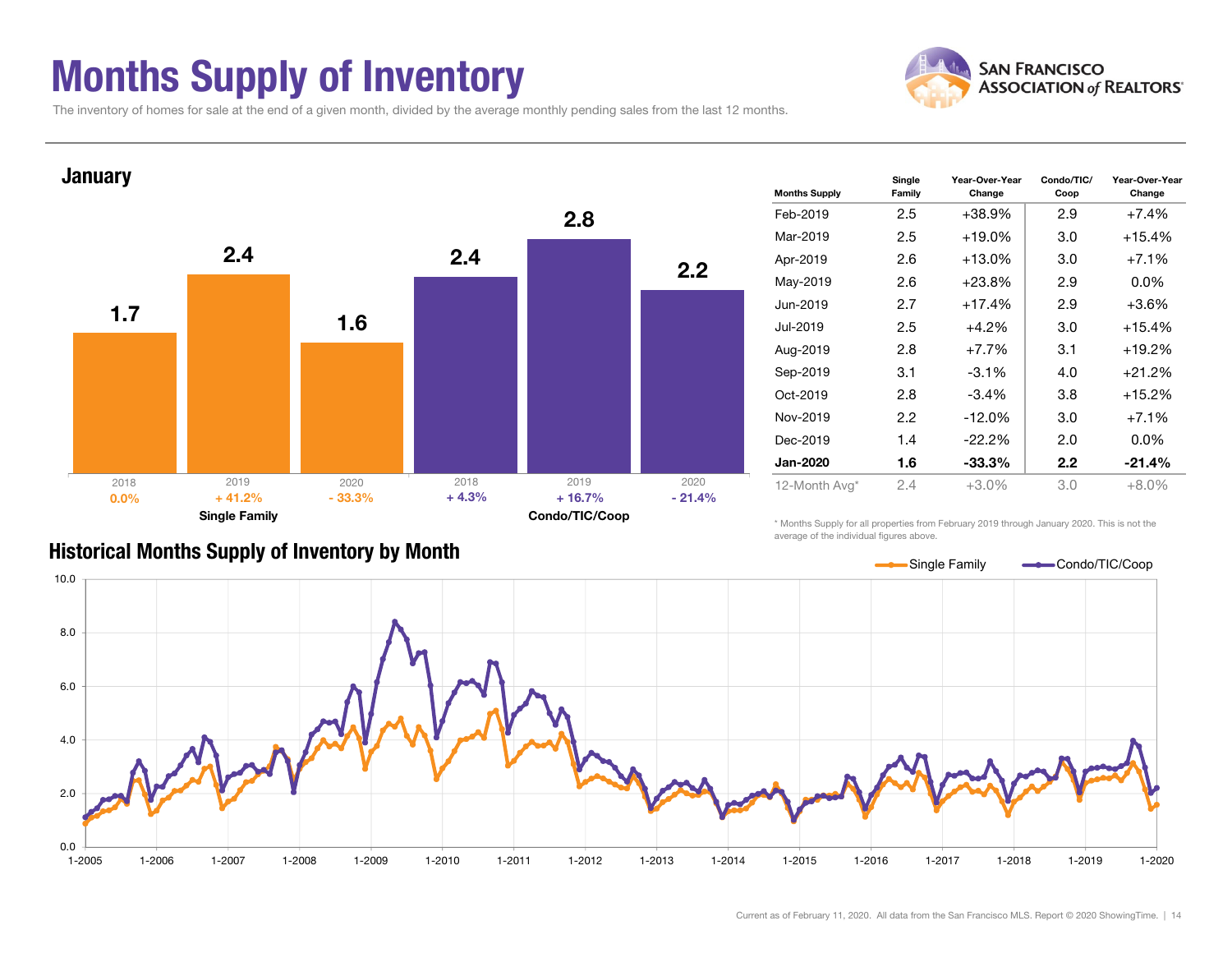# All Properties Activity Overview

Key metrics by report month and for year-to-date (YTD) starting from the first of the year.